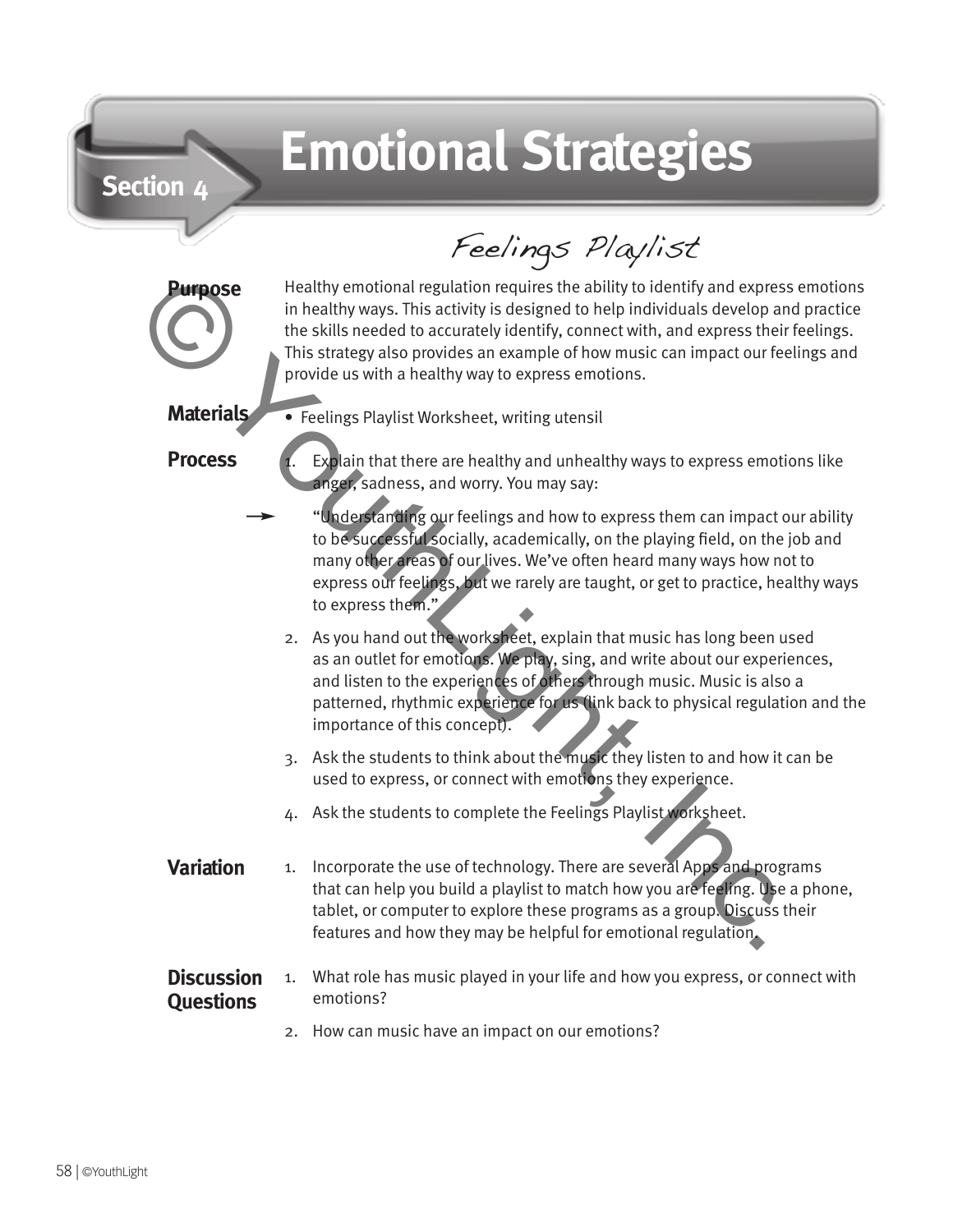## **Section 4 Emotional Strategies**

Feelings Playlist... (CONTINUED)

- 3. As you share your Playlists, are there themes to the music identified by different individuals and how different types of music relate to different emotions?
- 4. Discuss how music can be used to help change your mood, or how the music can help you stay with a particular mood to work through it?